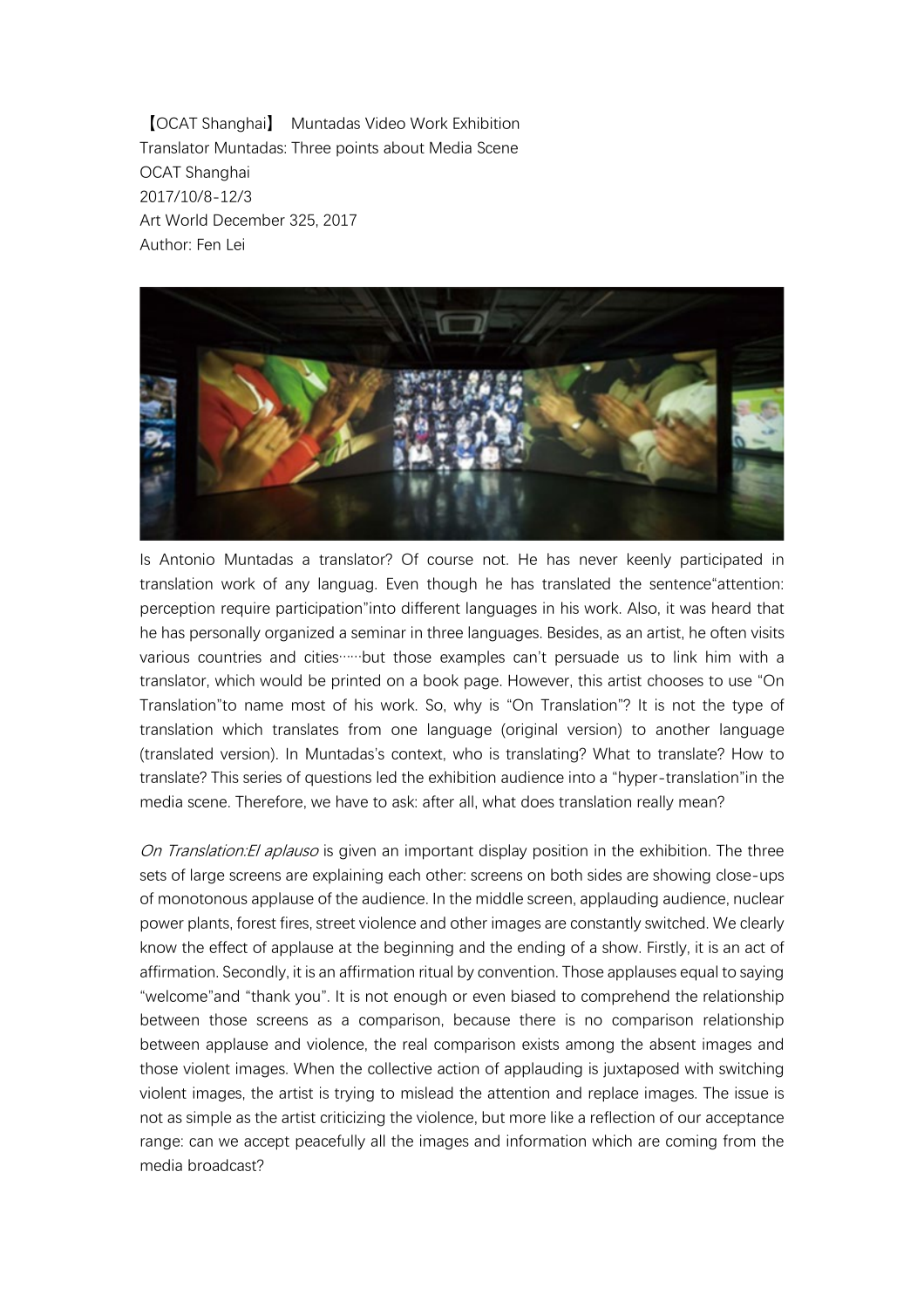Applause as a collective unconsciousness, links the encouraging and violent images together, constituting a contextual outcome at the literary level. Like dealing with language, here images are regarded as words. The relationship between images is regarded as sentences receiving influence from the context. It is worth to mention that, Muntadas deliberately ambushed the reminder of the context in works exhibited in these two exhibition halls. In the works Transcultural Television and Subsensory Experience, Actions and Activities, there are Chinese and English phrases "CONTEXTUALIZED FOR CHINA / 中国情境化 "flashed separately. "Contextualized" cites to the relationship with the above and the following text at the literary level, referring to the contextualization of reality and media, information and perception. The artist reminds the Chinese audience that they can watch and read based on their context. Of course, we can interpret this reminder as a question. Answering to the media scene which revealed by Muntadas, how is the context in China?



Television was introduced to China at the end of the 1950s, but the real development began at the end of the 1970s. Although compared with the foreign countries its development was late, as soon as it entered China, it was rapidly applied in the dominated step within the political economic system and geopolitics policies. The French philosopher Bernard Stigler pointed out that television would be used in achieving the political and economic tasks as a dominated step at the end of the 20<sup>th</sup> century. In other words, using the power of images to achieve unity. The most symbolical event was happened in July  $21<sup>st</sup>$ , 1969: the global television live steaming of Armstrong landing on the moon. Stigler calls it"Eucharist"under the global system brought by the technology and media. Therefore, Muntadas regards translation as an approach to analyze contextualization, and also a carrier of deconstructing unification. These are the two points I want to emphasize about the media scene.

In the work *Transculture Television*, the artist through the television presents directly the media production situation of global politics, culture, economics, religions and so on.